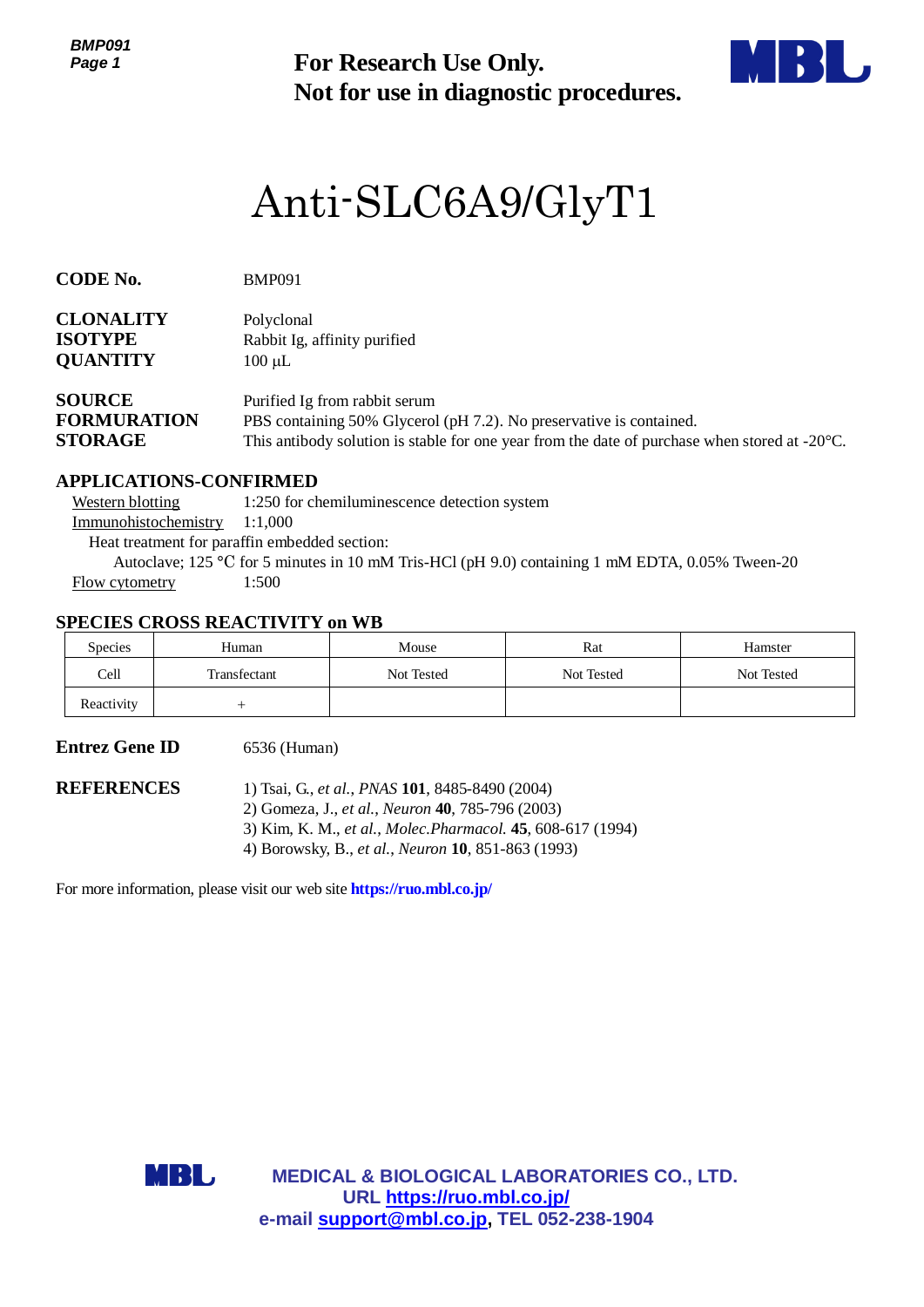## **Immunohistochemistry for formalin fixed paraffin-embedded section**

- 1) Deparaffinize the sections with Xylene 3 times for 5 minutes each.
- 2) Wash the slides with Ethanol (100%, 95%, 90%, 80%, 70%) for 3 minutes each.
- 3) Wash the slides with PBS 3 times for 5 minutes each.
- 4) Heat treatment
	- Heat treatment by Autoclave:

Heat the slides immersed in retrieval solution [10 mM Tris-HCl (pH 9.0) containing 1 mM EDTA, 0.05% Tween-20] at 125°C for 5 minutes in pressure boiler. After boiling, the slides should remain in the pressure boiler until the temperature is cooled down to 80°C. Let the immersed slides further cool down at room temperature for 40 minutes.

- 5) Remove the slides from the retrieval solution and cover each section with  $3\%$  H<sub>2</sub>O<sub>2</sub> in PBS for 10 minutes at room temperature to block endogenous peroxidase activity. Wash 2 times in PBS for 5 minutes each.
- 6) Remove the slides from PBS, wipe gently around each section and cover tissues with blocking buffer (0.5% BSA, 5% Normal goat serum in PBS) for 30 minutes at room temperature to block non-specific staining. Do not wash.
- 7) Tip off the blocking buffer, wipe gently around each section and cover tissues with primary antibody diluted with blocking buffer as suggest in the **APPLICATIONS**. (The concentration of antibody will depend on the conditions.) Incubate the sections for overnight at 4°C.
- 8) Wash the slides 3 times in PBS for 5 minutes each.
- 9) Wipe gently around each section and cover tissues with Histostar™ (mouse + rabbit) (MBL; code no. 8460). Incubate for 1 hour at room temperature. Wash as in step 8).
- 10) Visualize by reacting for 10 minutes with Histostar™ DAB Substrate Solution (MBL; code no. 8469). \*DAB is a suspect carcinogen and must be handled with care. Always wear gloves.
- 11) Wash the slides in water for 5 minutes.
- 12) Counter stain in hematoxylin for 1 minute, wash the slides 3 times in water for 5 minutes each, and then immerse the slides in PBS for 5 minutes. Dehydrate by immersing in Ethanol 3 times for 3 minutes each, followed by immersing in Xylene 3 times for 3 minutes each.
- 13) Now ready for mounting.



# *Immunohistochemical detection of SLC6A9*

Cerebella from different donors Immunohistochemical staining with BMP091 Normal human tissue array (MBL) was used for this application.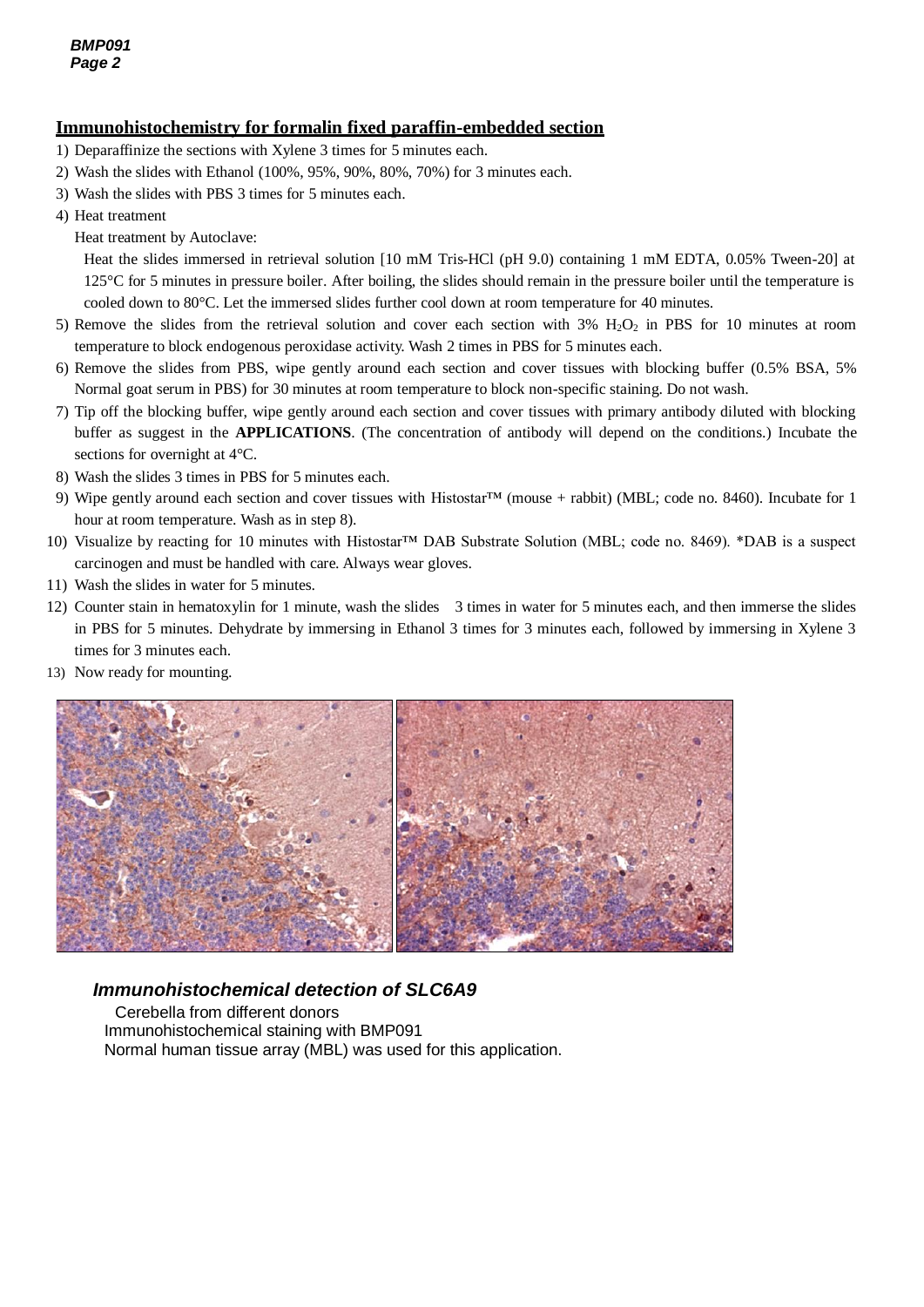# **SDS-PAGE & Western blotting**

- 1) Wash 2 x  $10^6$  cells 3 times with PBS and suspends them in 100  $\mu$ L of Extraction buffer (10 mM Tris-HCl (pH7.5), 150 mM NaCl, 1% Triton X-100, 1% Sodium deoxycholate, 0.1% SDS), then sonicate briefly (up to 10 seconds).
- 2) Centrifuge the tube at 12,000 x g for 5 minutes at 4°C and transfer the supernatant to another tube.
- 3) Add equal volume of Laemmli's sample buffer, and then incubate the samples for 1 hour at  $37^{\circ}$ C and centrifuge. Load 10  $\mu$ L of the sample per lane in a 1-mm-thick SDS-polyacrylamide gel (12.5% acrylamide) for electrophoresis.
- 4) Blot the protein to a polyvinylidene difluoride (PVDF) membrane at  $1 \text{ mA/cm}^2$  for  $1 \text{ hour}$  in a semi-dry transfer system (Transfer Buffer: 25 mM Tris, 190 mM glycine, 20% MeOH). See the manufacturer's manual for precise transfer procedure.
- 5) To reduce nonspecific binding, soak the membrane in 5% skimmed milk (in PBS, pH 7.2) for 1 hour at room temperature.
- 6) Incubate the membrane with primary antibody diluted with 1% skimmed milk (in PBS, pH 7.2) as suggested in the **APPLICATIONS** for 1 hour at room temperature. (The concentration of antibody will depend on the conditions.)
- 7) Wash the membrane with PBS (5 minutes x 3 times).
- 8) Incubate the membrane with the 1:5,000 HRP-conjugated anti-rabbit IgG (MBL; code no. 458) diluted with 1% skimmed milk (in PBS, pH 7.2) for 1 hour at room temperature.
- 9) Wash the membrane with PBS (5 minutes x 3 times).
- 10) Wipe excess buffer on the membrane, and then incubate it with appropriate chemiluminescence reagent for 1 minute. Remove extra reagent from the membrane by dabbing with paper towel, and seal it in plastic wrap.
- 11) Expose to an X-ray film in a dark room for 3 minutes. Develop the film as usual. The condition for exposure and development may vary.



# *Western blot analysis of Myc-tagged SLC6A9*

Lane 1: Parental cell (293T) Lane 2 and 3: Myc-tagged SLC6A9/293T

Immunoblot Lane 1 and 2: BMP091 Lane 3: anti-Myc-tag (MBL; code no. M047-3)